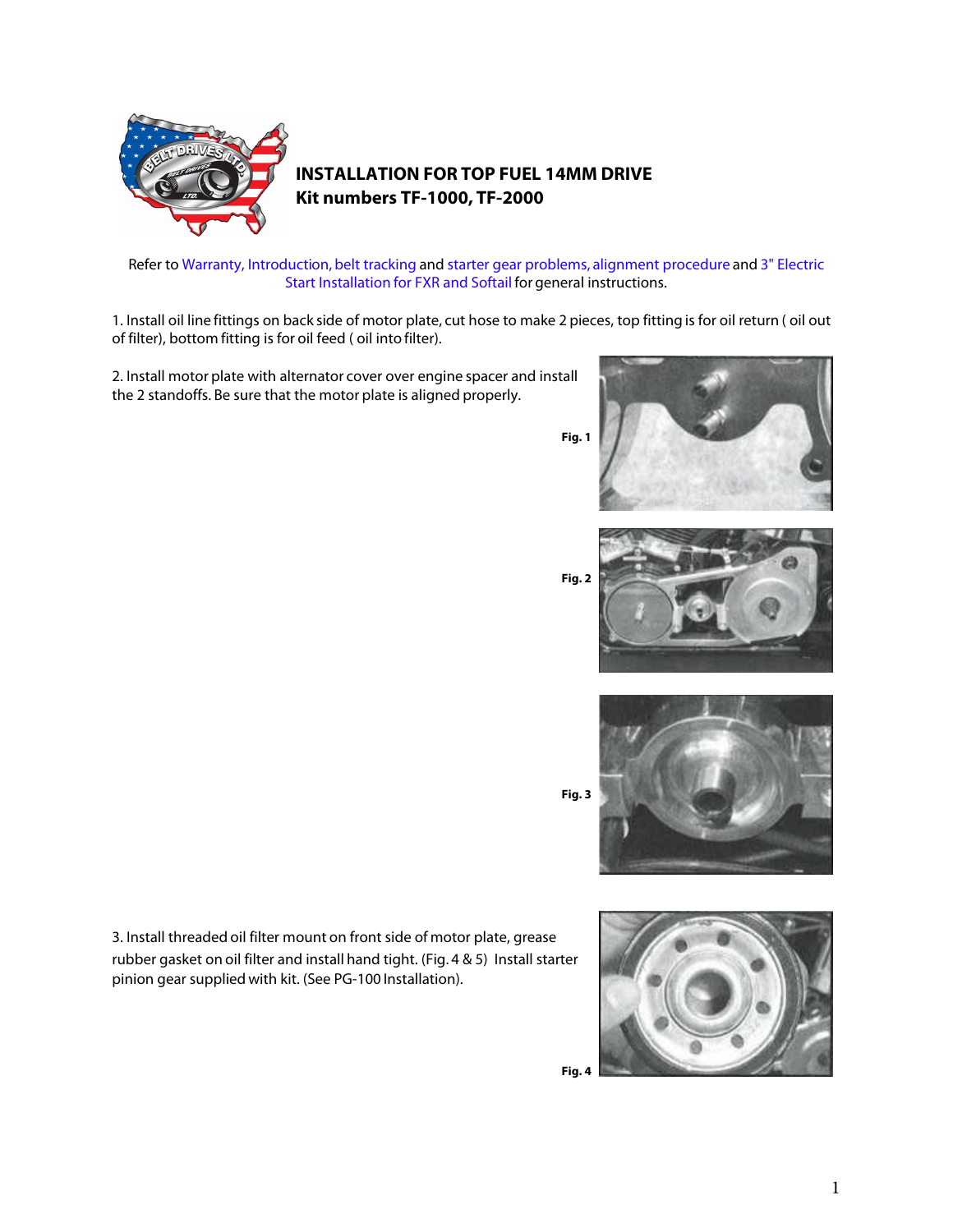



**Fig. 5 Fig. 6**

**4.** The pictures below refer to special bushing enclosed which is used only to install front pulley, it is a tool only and must be removed after front pulley is installed. (Fig. 7)









**Fig. 7**

**5.** Refer to [3" Electric Start Installation for FXR #5 & #6](http://beltdrives.com/guides-5.htm) for proper procedure for alignment.

**6.** For final installation remove pressure plate and clutch pack for easier handling and place belt on both pulleys and with special bushing in place,(#4 above) and install belt drive onto engine and trans shaft simultaneously. (Fig. 8)

7. Make sure writing on belt is facing towards you. (Fig. 9)





**VERY IMPORTANT! APPLY RED LOCTITE TO SPLINED HUB OF REAR BASKET BEFORE FINAL INSTALLATION. (Fig. 10)**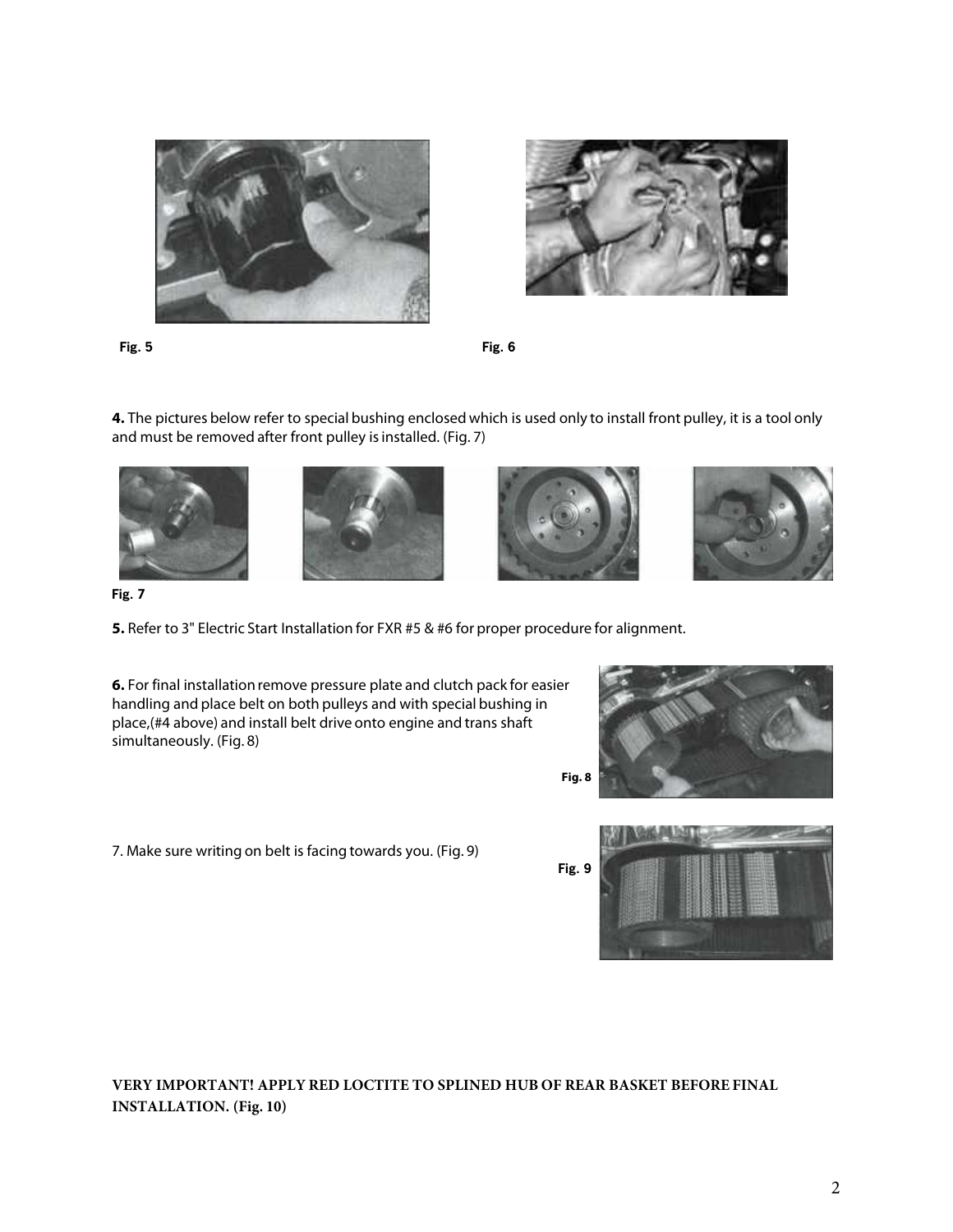3

8. Install engine shaft nut and torque to Harley specifications. An electric impact may be used. (Fig. 11 & 12)

**9.** Install clutch pack, there are 11 steels and 9 fibers, 2 steels go in first then alternate fibers and steels all the way out. (Fig. 13)

**10.** Install clutch hub nut with seal and torque nut to Harley specifications. An electric impact may be used. (Fig. 14 & 15)









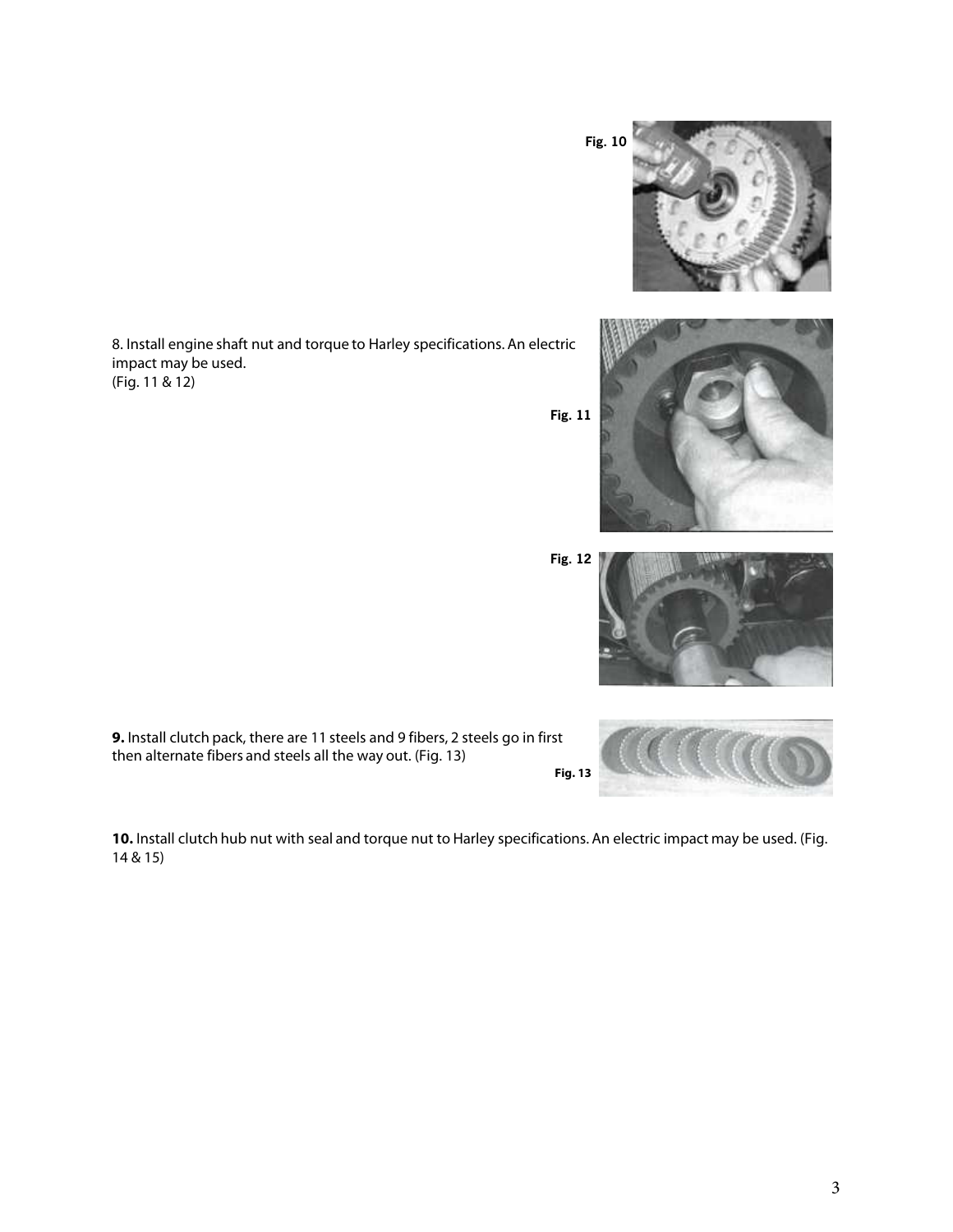

**FIg. 14**

**11.** Install starter housing. Be sure starter is aligned properly then bolt down securely. (Fig. 16)

**12.** Install front pulley cover. (Fig. 17)

**13.** Install pressure plate (TFSS-PP) along with the springs (ECS-100) and shoulder bolts (CDSB-100). Any number of springs and shoulder bolts can be used from (3), (6) or (9) depending on how big the engine is and how much pressure plate spring tension is needed for proper clutch friction "grab" which will vary from bike to bike and rider to rider. (Fig. 18)



**Fig. 15**



**Fig. 17**



4